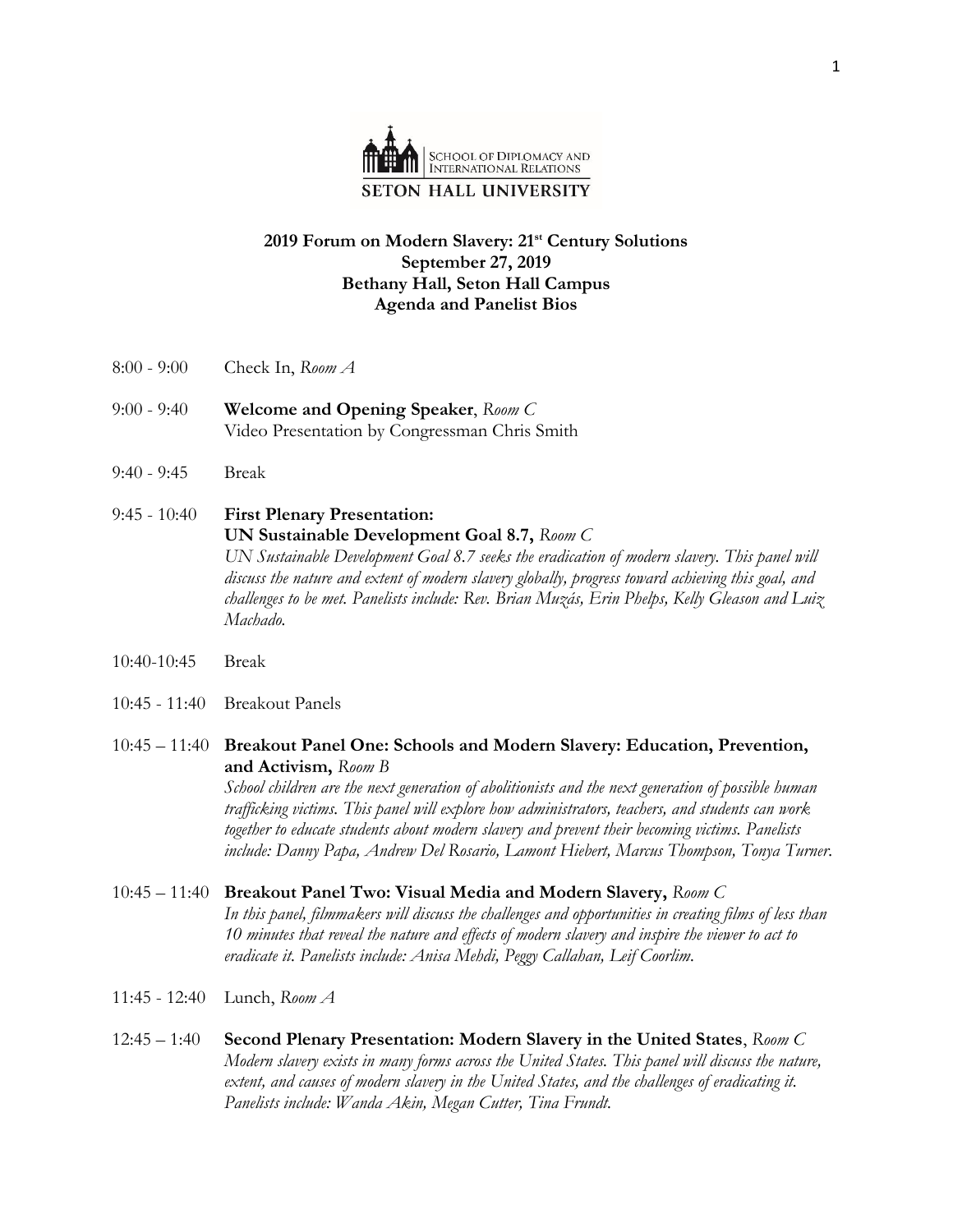| $1:40 - 1:45$ | <b>Break</b>                                                                                                                                                                                                                                                                                                                                                                                                                                                  |
|---------------|---------------------------------------------------------------------------------------------------------------------------------------------------------------------------------------------------------------------------------------------------------------------------------------------------------------------------------------------------------------------------------------------------------------------------------------------------------------|
| $1:45 - 2:40$ | Third Plenary Presentation: Modern Slavery and Armed Conflict, Room C<br>Recent conflicts have provided new settings for an ancient crime, the enslavement of those caught up<br>in these events as soldiers, forced laborers, and sex slaves. This panel will discuss the resurgence of<br>this form of slavery and the challenges in preventing and eradicating it. Panelists include: Raymond<br>Brown, Bernard Freamon, Stephen Lamony, and Elise Groulx. |
| $2:40 - 2:55$ | <b>Break</b>                                                                                                                                                                                                                                                                                                                                                                                                                                                  |
| $3:00 - 4:00$ | Honorary Degree Ceremony and Keynote Remarks by<br>Nobel Laureate Nadia Murad, Room C<br><b>Justice for Survivors: Rebuilding Lives of Sexual Slaves</b><br>Interviewed by David Brancaccio                                                                                                                                                                                                                                                                   |
| $4:00 - 4:30$ | Closing Reception, Room A                                                                                                                                                                                                                                                                                                                                                                                                                                     |

----------------------------------------------------------------------------------------------------------------------------------------

## **Expert Panelists**

**Wanda M. Akin** was formerly the Managing Attorney for Chubb & Son, Inc.'s, New Jersey House Counsel firm, Scanlon & Akin, and a Senior Trial Attorney and Of Counsel to Podvey, Sachs, Meanor, Catenacci, Hildner & Cocoziello (Podvey Meanor). She now maintains her private practice in Newark, NJ and is an Adjunct Professor at Seton Hall University School of Law and at Seton Hall University's School of Diplomacy & International Relations. Notably, Akin taught in the Seton Hall Law/American University at Cairo, Egypt. Her 33 years of experience as a trial lawyer span a wide variety of controversies including criminal defense (in US and International Courts), complex product liability, property claims, catastrophic personal injury, employment/labor, trademark and copyright, and other complex litigation. She is a member of the List of Counsel, qualified to represent accused and victims before the International Criminal Court (ICC) and represents victims of the Darfur Crisis at the ICC in the Darfur Situation as well as in the case against Sudanese President Omar Al Bashir. Akin was a member for 15 years of the New Jersey Supreme Court's Committee on the Rules of Evidence, was a Trustee of the Trial Attorneys of New Jersey, a Master in the Seton Hall Law School Alumni Association Inn of Court and a Presidential Appointee to the New Jersey State Bar Association's Committee on Judicial Administration. She was awarded the 2009 NAACP Newark Unit Freedom Fund Award for her work as co-founder of the nonprofit for the promotion of international justice & human rights, the International Justice Project. Ms. Akin is a periodic commentator on Court TV, MSNBC, Inside The Law (PBS); NJN (New Jersey Network);UPN 9 News and CN8 *It's Your Call*. She has appeared on the TODAY SHOW, Good Morning America, Larry King Live, Entertainment Tonight and New York's NewsChannel 4.

**David Brancaccio** is currently Host of Marketplace on NPR. He was host and senior editor of *NOW* on PBS, public television's award-winning newsmagazine of investigative reporting and indepth interviews. A broadcaster for 33 years, Brancaccio also served as the long-time host of public radio's business program, "Marketplace," which won two of the top honors in broadcast journalism,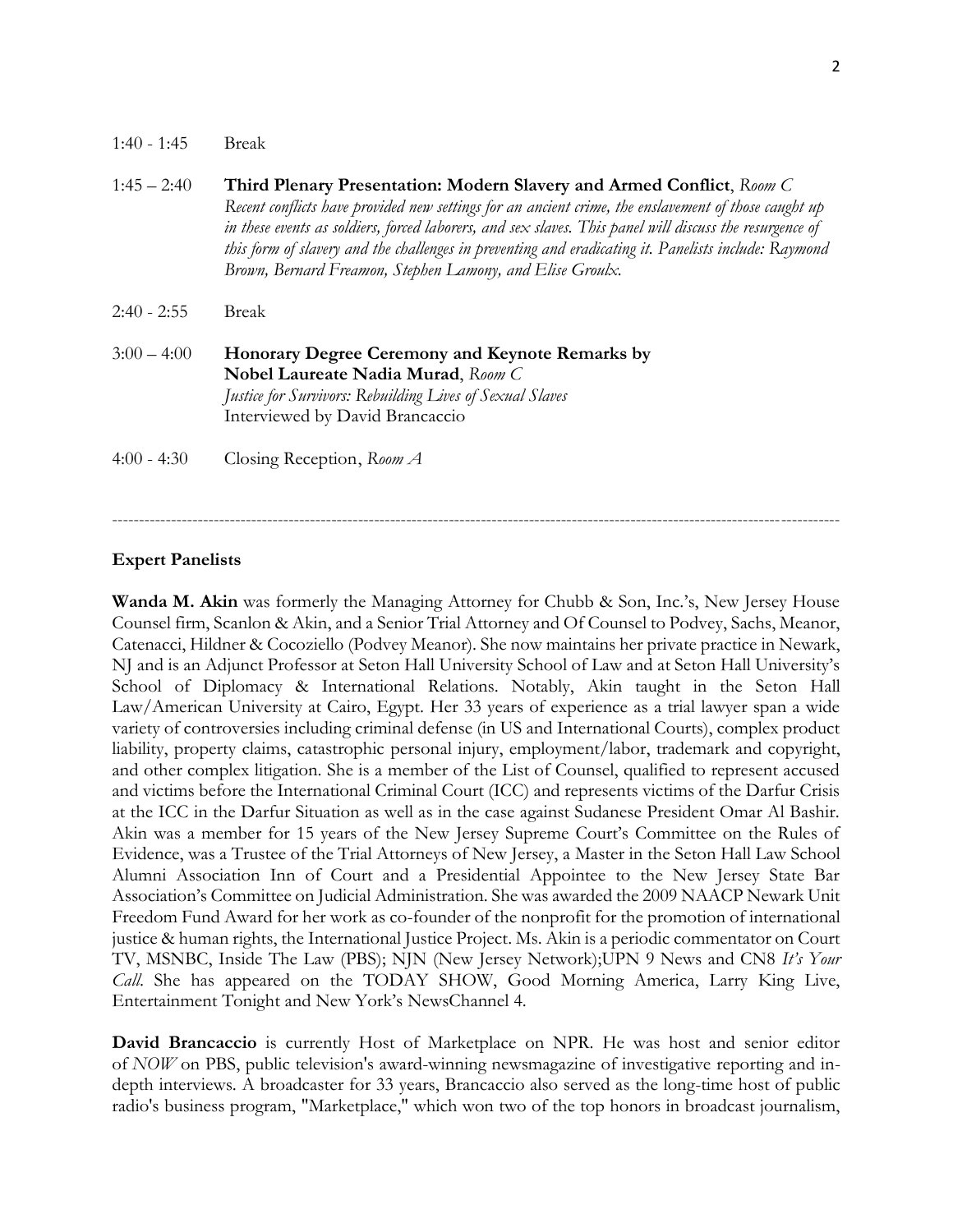the George Foster Peabody Award and the DuPont-Columbia Award. He and his team at *NOW* on PBS recently won an Emmy for a story on an innovative way to deliver health care in Africa and also took home the 2009 Walter Cronkite Award for Excellence in Television Political Coverage. David is author of the book "Squandering Aimlessly" about money and values in America and his print work has appeared in newspapers including the *Wall Street Journal*, the *Baltimore Sun*, and *Britain's The Guardian*. He has appeared on CNBC, with Anderson Cooper on CNN, and with Rachel Maddow on MSNBC. David has a B.A. in History and African studies from Wesleyan and an M.A. in Journalism from Stanford.

**Raymond M. Brown** is a partner at the law firm of Scarinci Hollenbeck concentrating his practice in white collar criminal defense, international human rights issues, internal investigations and complex commercial litigation. He has practiced international law criminal law (ICL) while teaching, writing, lecturing, and serving as an international legal journalist. Mr. Brown is a member of List Counsel at the International Criminal Court (ICC) and is Legal Representative for Victims in the case of OTP v Bashir and in the Darfur Situation. He is a Delegate from the International Criminal Bar (ICB) to the Rome Treaty Review Conference in Kampala, Uganda. Mr. Brown served as Defence Counsel at the Special Court for Sierra Leone and has dealt with complex extradition issues in U.S. courts. Additionally, he has conducted investigations throughout the U.S. as well as in Kenya, elsewhere in East Africa, Liberia, El Salvador, the Cayman Islands, Switzerland, the Bahamas, Colombia, and Sierra Leone. Mr. Brown has taught ICL in the Seton Hall/American University Program at Cairo, Egypt, at Seton Hall University School of Law and Seton Hall's Diplomacy School. He has frequently lectured to criminal and civil lawyers, law enforcement personnel and judges, students, civil society elements and others on inter alia trial practice, human rights and international law. In July 2005, Mr. Brown spoke on the "American Perspective on Nuremberg" in Courtroom 600 of the Justice Palace in Nuremberg, Germany on the 60th Anniversary of the proceedings before the International Military Tribunal. He is a member of the New Jersey and New York Bars and has qualified as List Counsel before the International Criminal Court in The Hague, where he has been a Legal Representative for Victims in the Darfur Situation. Mr. Brown was a Representative of the International Criminal Bar to the ICC Treaty Review Conference in Kampala, Uganda in 2010.

**Robert C. Boneberg** is the Coordinator of the Slave-Free Community Project and is General Counsel of the NJ Coalition Against Human Trafficking. He also serves as the Director of the Slave-Free Car Campaign and as Co-Chair of the Slave-Free Commerce Committee of the NJ Coalition Against Human Trafficking. Previously, Bob served as Board Chair of Free the Slaves and as President of the Cornelia de Lange Syndrome Foundation. Bob has also served as Counsel and Senior Advisor to Free the Slaves. For many years, Bob practiced law and acted as an advocate for clients in a broad range of commercial, business, and other litigation. While a partner at Lowenstein Sandler LLP, Bob served as Chair of that firm's Pro Bono Committee and as a member of the Pro Bono Committee of the NJ State Bar Association. Bob also has served as Chair of the International Human Rights Committee of the NY State Bar Association, International Law and Practice Section, and as a member of the International Human Rights Committee of the NY City Bar Association. Bob has served as a mediator with the Commercial Division, Supreme Court of the State of New York, New York County, and with the United States District Court for the Southern District of New York. Bob also has served as an arbitrator at FINRA. He also served on the Permanent Judicial Commission of the Newark Presbytery, Presbyterian Church (USA). Bob began his career in Buffalo, NY, where he worked as a street gang social worker and as a Senior Legislative Assistant to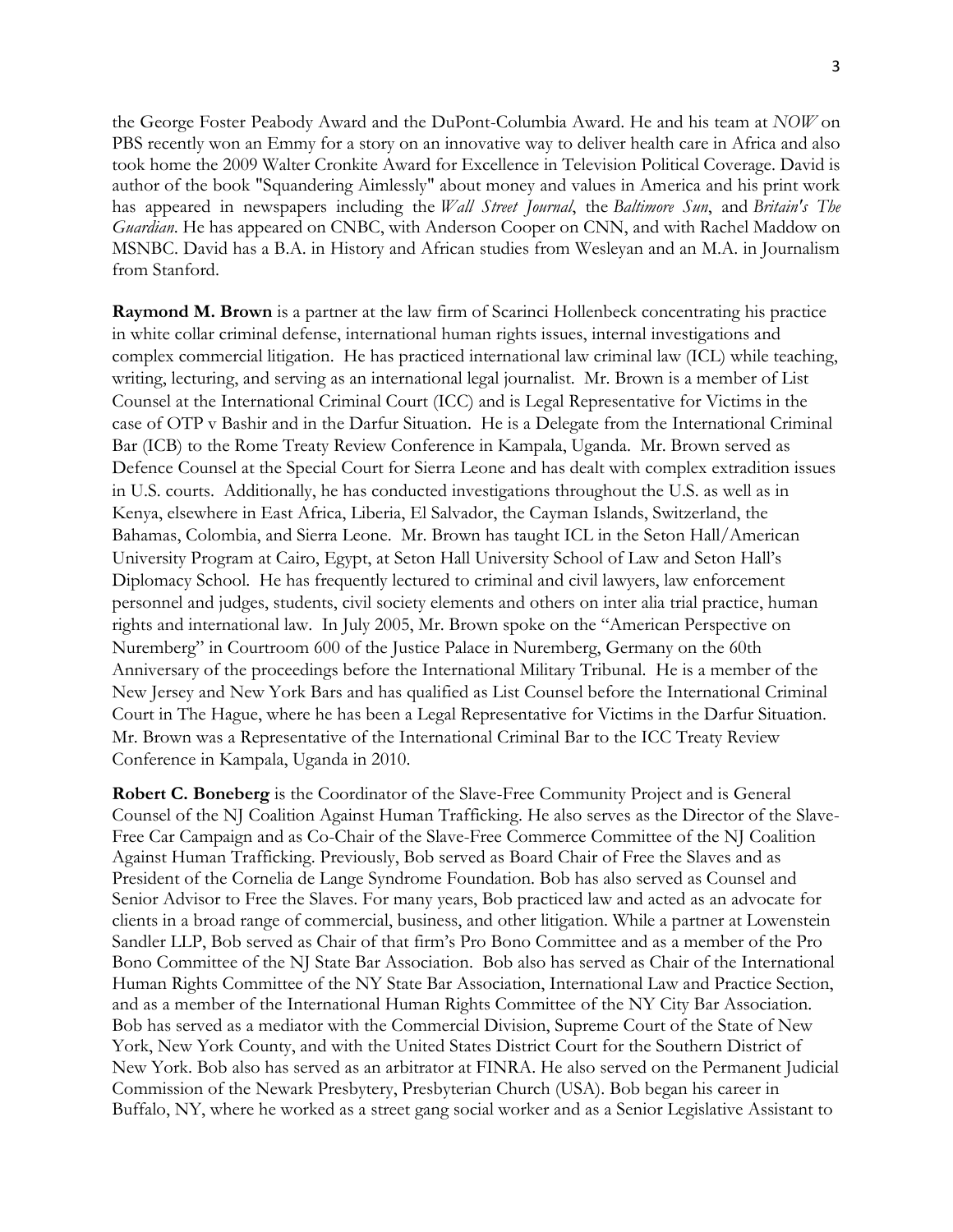the Buffalo Common Council. Bob has received a B.A. from SUNY Geneseo, a M.S.W. from SUNY Buffalo, and a J.D. from New York Law School.

**Peggy Callahan**'s sense of fairness has driven her work as a television journalist and human rights activist. She spent 20 years reporting and producing films on poverty, the foster care system, the death penalty, farm-workers, racism, and homelessness to name just a few. And then…she learned that slavery didn't end with Abraham Lincoln. She had to do something. Since then Peggy has worked on five continents to end slavery. She co-founded two international anti-slavery organizations – Free the Slaves and Voices 4 Freedom that work in 600 communities around the world and have helped get four Acts of congress passed. Peggy created the largest film archive about modern day slavery that is shared free of charge to help the media and scholars tell the story of slavery. Her short films were translated into four languages, broadcast in several countries and sent to every US Embassy and Consulate around the world. Peggy also created and produced The Freedom Awards that celebrate the modern-day Harriet Tubmans around the globe. Visibility from the awards helped many winners raise ten times their previous budget to help more people come to freedom. Much of her anti-slavery work today centers on 30 transitional schools in India that help free entire villages from slavery in just three years. Lately she's been producing a film with His Holiness the Dalai Lama and Archbishop Desmond Tutu about living with joy in trouble times. Act Like a Holy Man is an antidote to dark and divisive days.

**Leif Coorlim** is executive editor of the CNN Freedom Project, the network's multi-platform initiative that exposes modern-day slavery and advocates for change. He is based in CNN's Los Angeles bureau. An award-winning journalist, Coorlim has reported extensively on the subject of human trafficking, producing hundreds of stories, documentaries and panels throughout his career. His projects have won multiple awards, raising awareness of modern-day slavery and the efforts of the CNN Freedom Project around the world. In 2015, the CNN Freedom Project was honored by the U.S. State Department as a Trafficking in Persons (TIP) Report Hero, and in 2013 was nominated for the prestigious Sakharov Human Rights Prize, for its reports, articles and documentaries on human trafficking in all of its forms – from debt bondage in India to sex trafficking rings in Southern California and African slaves in the Sinai desert. Since its launch in 2011, the CNN Freedom Project is among the most successful and highly visible programming initiatives on CNN International. It has generated more than 1,000 investigative stories of modernday slavery from across five continents. Various NGOs report that these CNN Freedom Project stories have contributed to changing laws and corporate policies, led to more than 1,000 survivors receiving assistance and sparked more than \$24 million in donations to anti-trafficking organizations. Coorlim has produced high-profile documentaries for the CNN Freedom Project including "Children for Sale" featuring actress Jada Pinkett-Smith, "The Fighters" featuring boxing champion Manny Pacquiao and "Common Dreams" featuring Grammy and Oscar Award-winning musician and actor Common. Additionally, Coorlim recently profiled wounded U.S. veterans who are rescuing children back in the U.S. in "Heroes at Home," and looked at a Mexican town overrun by human traffickers in the series, "Tenancingo." In 2019, Coorlim produced two documentaries: "Troubled Waters" which documents child slavery in Ghana's fishing industry, witnessing the rescue of 19 children. That was followed by "Stolen Son," a film investigating the kidnapping of a Rohingya child from the world's largest refugee camp, and the desperate, yet ultimately successful, efforts to return him home to his family. As part of CNN's efforts around the CNN Freedom Project, Coorlim has produced and participated in a number of panel events with organizations like the United Nations, European Parliament, Harvard University and INTERPOL. Coorlim has also produced several documentaries outside of the CNN Freedom Project including "Witness to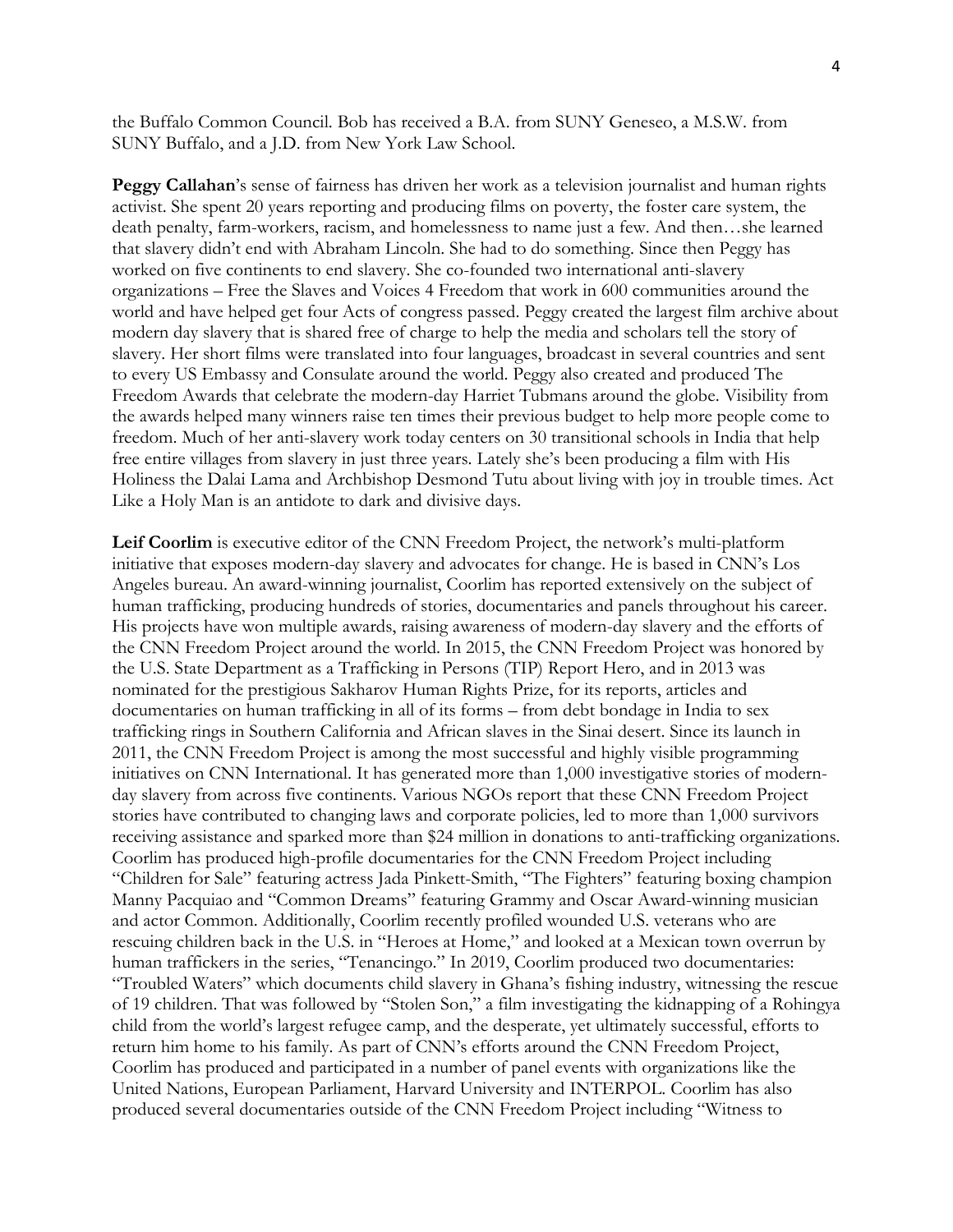Devastation: Nepal Earthquake," "ISIS: Battlefield Aleppo," "ISIS: Inside Kobani" and "ISIS: New Face of Terror." Since joining CNN in 2008, Coorlim has crisscrossed the globe producing documentaries and specials for the network such as "Be the Change"; "Going Green"; "Mirador: The Forgotten City"; "Witness to War"; "Sumatra: Paradise Lost?" and the "CNN/YouTube Debate on Climate Change" at the 2009 COP15 climate conference in Copenhagen. He also produced content for Impact Your World, CNN's initiative that empowers its global audience to take action and make a difference in response to stories they see. Coorlim began his career in television more than a decade ago in Portland, Oregon at KOIN-TV followed by a few years at KPTV-TV. In 2003 he moved to Washington, D.C. to produce for WTTG-TV. Coorlim graduated summa cum laude from the University of Portland with a Bachelor of Arts degree in Communication Studies. Follow Leif on Twitter: @LeifCoorlim.

**Megan Cutter** Megan is the Associate Director of the National Human Trafficking Hotline and has been with the Hotline for six years in various capacities: as a Hotline Advocate, Hotline Supervisor and Case Response Specialist. In her current role Megan leads a team of supervisory staff in an effort to promote continuity and consistency in case response across Hotline management, and ultimately Hotline Advocates; partners with senior National Hotline leadership to design, test, and refine innovative strategies and technologies to ensure optimal case response and provides resolutions for escalated complex cases that surface from the National Hotline.

**Andrew Del Rosario** is a senior at Seton Hall University. As a leader in Project Stay Gold, Andrew educated his peers across the state to learn the risk factors and warning signs of human trafficking. As a student leader, he delivered speeches at schools, government functions, and awareness events throughout the state.

**Professor Bernard Freamon**'s primary teaching focus is in Islamic Jurisprudence and Islamic Legal History. He also has strong interests in ethics, international law, comparative law, evidence, legal philosophy, criminal law and jurisprudence, and Anglo-American legal history. In recent years, Professor Freamon has increasingly turned his attention to the problem of slavery in the Muslim world. His recently published book, Possessed by the Right Hand: The Problem of Slavery in Islamic Law and Muslim Cultures (Leiden: Brill, 2019), is the first comprehensive legal history of slavery in Islam ever offered to readers. After examining the issue from pre-Islamic times through to the nineteenth century, Professor Freamon considers the impact of Western abolitionism on the conceptions and practice of slavery in the Muslim world, arguing that abolitionist efforts have been a failure, with the notion of abolition now being nothing more than a cruel illusion. He closes this ground-breaking account with an examination of the slaving ideologies of ISIS and Boko Haram, asserting that Muslims now have an important and urgent imperative and responsibility to achieve true abolition under the aegis of Islamic law. Professor has also served as co-editor, together with Robert Harms and David W. Blight (winner of the 2019 Pulitzer Prize for his biography of Frederick Douglass), of an important collection of essays entitled *Indian Ocean Slavery in the Age of Abolition,* published by Yale University Press in 2013. In that same vein, he recently contributed an essay entitled "Slavery and Society in East Africa, Oman, and the Persian Gulf," to a collection entitled *What is a Slave Society? The Practice of Slavery in Global Perspective,* edited by Noel Lenski and Catherine M. Cameron and published in 2018 by Cambridge University Press. In that essay, he argues that East Africa, Oman and the Persian Gulf were true "genuine slave societies," in the sense that this categorization was used in Moses Finley's ground-breaking book *Ancient Slavery and Modern Ideology*. Professor Freamon's essay "Straight, No Chaser: Slavery and Abolition in Modern Islamic Thought," which can be found in the *Indian Ocean Slavery* collection, challenges scholars, teachers and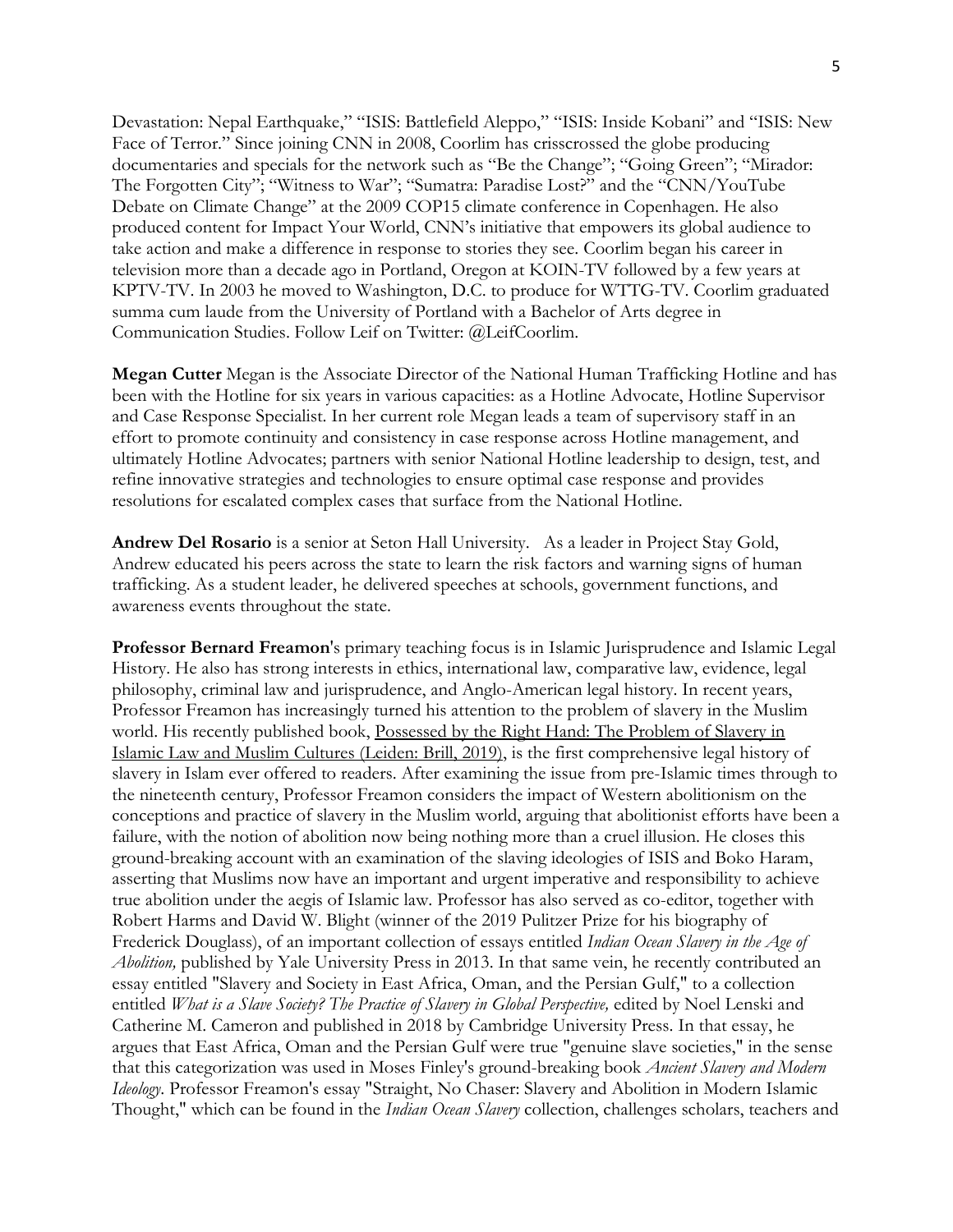students of Islamic history to employ realism, unvarnished accuracy, and critical analysis in conveying understandings of the issues of slavery and slave trading in Islamic law and jurisprudence and in Islamic legal history. His essay in *What is a Slave Society?*, on East African, Oman and the Persian Gulf, follows through on that challenge.

**Tina Frundt** is Executive Director and Founder of Courtney's House. Ms. Frundt has been actively raising awareness of the commercial sexual exploitation of children (CSEC) since 2000. A high profile national advocate on the issue of domestic sex trafficking and a survivor of CSEC, Ms. Frundt is deeply committed to helping other children and women who are living through experiences similar to her own. She has been featured on numerous national shows and publications, including the OWN Network's Our America with Lisa Ling: 3AM Girls , which featured an undercover look into sex trafficking in Washington, DC, the CNN Freedom Project, and in 2016 the Whitney Young Unsung Heroes award by the Urban Institute . In 2010, she became the first U.S. citizen to receive the Free the Slaves Freedom Awards-Frederick Douglas Award, which recognizes survivors of sex trafficking who use their life in freedom to help others. In 2016 she was appointed by President Obama to the First White House Survivor Advisory Board. In 2017, Tina received the Lois Haight Award of Excellence and Innovation after being nominated by Representative Ted Poe. Ms. Frundt trains law enforcement and other non-profit groups to rescue and provide resources to victims, and is also a member of the Washington, D.C., State of Maryland and Prince George's County Human Trafficking Task Force, she was also appointed by the Governor of Maryland to the Safe Harbor work group. She has testified before the U.S. Congress about her own experiences and the need for greater protection and services for trafficked persons. She is the founder and executive director of Courtney's House, which provides direct services for domestic sex trafficked youth, ages  $11 - 21$  in the Washington D.C. metro area. Since its inception, Courtney's House and Ms. Frundt have helped over 650 survivors transition out of their trafficking situation.

**Dr. Kelly A Gleason** is Data Science Officer for the International Labour Organization and Data Science Lead at United Nations University-Centre for Policy Research. In her current role, Dr. Gleason is actively engaged in the development and dissemination of Delta 8.7, the Alliance 8.7 Knowledge Platform, which aims to promote evidence-based policy making and advance the scientific study of child labour, forced labour, human trafficking and modern slavery. Her expertise lies in advanced quantitative methodology and the translation and communication of complex research findings and data into accessible information through digital tools and data visualization. Dr. Gleason's research activities include employing machine-learning approaches to tracking official development spending to anti-slavery programming, analyzing policy on data access and measurement of SDG Target 8.7 and investigating data-driven approaches to empirical research on modern slavery. More recently, her work has focused on exploring pathways toward eradicating slavery through harnessing the power of innovative technologies and AI.

**Elise Groulx** is an international human rights and criminal law attorney. Elise Groulx has had a long career as a criminal defense lawyer in Montreal and is very well known for her work in connection with the International Criminal Court. Groulx advises corporations on human rights risks in their strategic projects and supply chains. A recognized expert in international criminal law, Groulx also assists businesses in assessing the legal risks of operating in fragile states and conflict zones. Groulx advises corporations, law firms and other organizations in the United States, Canada, France, United Kingdom and various Spanish-speaking countries.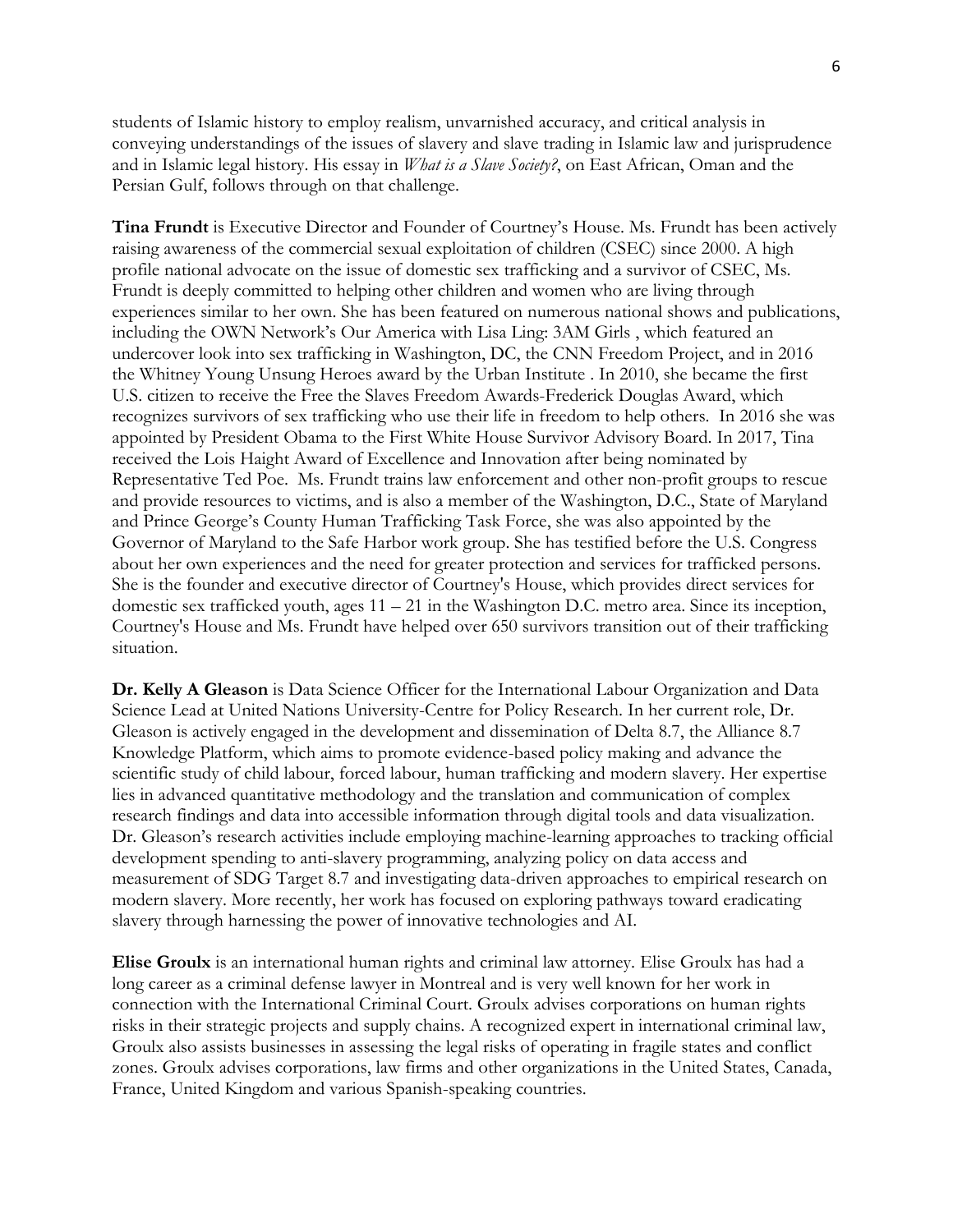**Lamont Hiebert** is the UNITAS Program Director and an anti-trafficking pioneer. In 2002 he cofounded Love146 and helped direct the international organization until 2012. During this time Mr. Hiebert helped establish an award-winning survivor-care team in the Philippines and expanded innovative, locally-run prevention programs in Southeast Asia. He also spearheaded a prevention education effort reaching thousands of students in Connecticut. Lamont joined UNITAS in 2016 as the Program Director, helping expand counter-trafficking efforts in Eastern Europe and the United States.

**Stephen Arthur Lamony** is a Senior Foreign Policy Advisor for Amnesty International's United Nations Office in New York. He is also a member of the American Bar Association's International Criminal Justice Standards Taskforce. Previously, he was a Senior United Nations Advocate for Africa to Amnesty International's United Nations Office in New York. Stephen was Head of Advocacy and Policy for the Coalition for the International Criminal Court in New York and head of Organization of the Uganda Coalition for the International Criminal Court. Before this post, he was a human rights officer at Human Rights Focus in Northern Uganda and he is a co-founder of the Uganda Victims Foundation. He is an author of a book on Truth and Reconciliation Commissions one Uganda and has written on international criminal justice issues widely. Last, but not least, he is an advocate of the Ugandan High Court, he is an experienced and dedicated human rights advocate.

**Mr. Luiz Machado** is the Technical Specialist on Forced Labour, for the Fundamental Principles and Rights and Work Branch of the Governance and Tripartism Department, of the International Labour Organization. He began his international experience in Brasília, his home town, where he attended the American School of Brasília. He took his first major on Business Administration, graduating in 2002, from Macquarie University in Sydney, Australia. He also holds a degree on Law, obtained in 2011 from the University of the Federal District (UDF) in Brasília, Brazil. In 2012 Luiz became a lawyer specialized on Labour Law. Mr Machado joined ILO Brazil in 2003 as a team member of the "Combatting Froced Labour in Brazil" Project. Since 2009 he has been coordinating projects on the theme and in 2012 was appointed as the Director for the Project "Consolidating and Disseminating Efforts to Eradicate Forced Labour in Brazil and Peru". He is a member of the Steering Committee of the Brazilian National Pact for the Eradication of Slave Labor and also a member, representing the ILO, in the Brazilian National Commission for the Eradication of Slave Labor.

**Anisa Mehdi** is executive director of the Abraham Path Initiative (API), a cultural and educational non-profit organization founded at Harvard's Program on Negotiation. Anisa guides API on its mission to uphold the ethical values of Abraham: exploration and hospitality. API envisions a Middle East that is known for spectacular walking trails and its hospitable people. The organization builds trails with local partners and promotes unlikely encounters along Abraham's ancient route in the modern Middle East. As Executive Director, Anisa draws on 25 years experience in television news and documentary filmmaking. An Emmy-Award winning broadcast journalist and educator specializing in the arts, religion and global affairs, Anisa's work reflects her commitment to issues of social justice and cross-boundary understanding. The first American broadcaster to cover the hajj pilgrimage from Mecca, she's made several film on the subject for PBS and National Geographic. In 2009-2010 she served as a Fulbright Scholar in Jordan. Anisa is a trustee of the Esalen Institute, an alumna of Wellesley College, and holds a Masters in Journalism from Columbia University.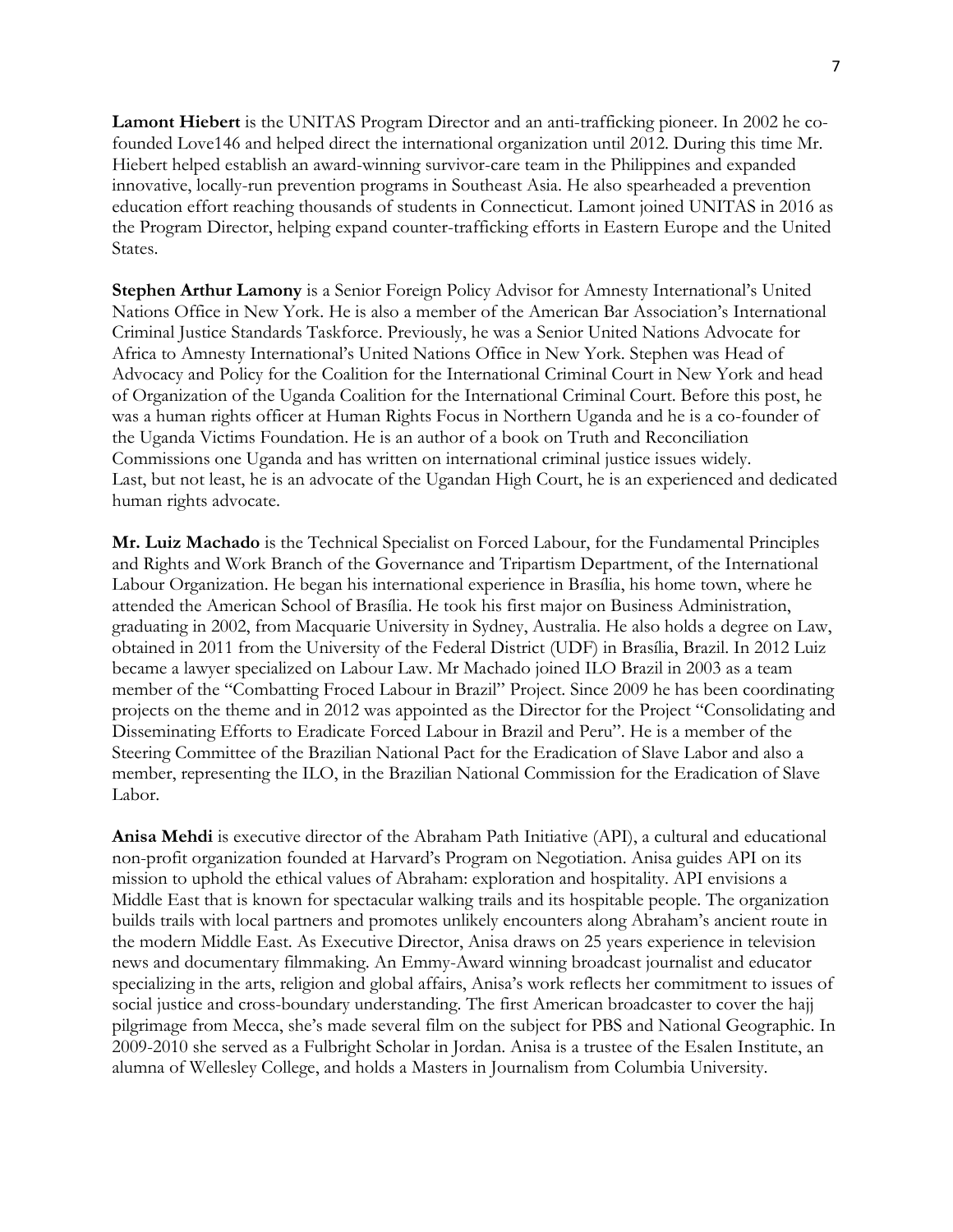**Brian Keenan Muzás, Ph.D.,** is Assistant Professor at Seton Hall's School of Diplomacy and International Relations. He graduated summa cum laude with a B.S.E. in mechanical and aerospace engineering from Princeton University in 1996. Although a graduate-level course in energy and environmental policy at Princeton's Woodrow Wilson School of Public and International Affairs foreshadowed his future enrollment in the doctoral program at the Lyndon B. Johnson School of Public Affairs at the University of Texas at Austin, he first used a National Science Foundation Fellowship to obtain an M.S. in aeronautics from the California Institute of Technology in 1998. He then entered seminary. After receiving an M.Div. in pastoral ministry, an M.A. in systematic theology, and two John Paul II Medals for academic accomplishment at Seton Hall University, Father Muzás was ordained a Catholic priest in 2003. Assigned to a parish, Father Muzás used his days off variously to teach computer science at Seton Hall or to serve as co-chairman of an NGO conference committee at the United Nations. In 2007 Father Muzás was assigned to the priest community at Seton Hall University where he served for a year as a full-time adjunct in the School of Diplomacy and International Relations. Despite such well-rounded activities, it was a Harrington Fellowship that ultimately allowed Father Muzás to pursue scholarship at UT Austin that drew on all aspects of his background; he graduated with his Ph.D. in Public Policy in 2013. Father Muzás' research interests include international security, defense systems, and ethics, and he is currently exploring how religious cultural heritage has influenced nuclear decisions in the past in order to better understand similar issues today. Father Muzás has taught courses in international conflict and security, comparative foreign policy, and sustainable development at Seton Hall; this year, in addition to teaching in the undergraduate core curriculum, he is offering a variety of graduate and undergraduate courses in human security, international relations theory, statecraft, and nuclear weapons in the international system.

**Daniel Papa** is currently President of the Board of Trustees for the New Jersey Coalition Against Human Trafficking serving as the co-chair of the Education Committee. Daniel a K-12 Supervisor of Curriculum & Instruction for Social Studies and Art for the Jefferson Township School District. He is an advisor and facilitator to Project Stay Gold, a student movement to abolish modern-day slavery. Project Stay Gold began when one of his students approached him after learning about modern-day slavery in his social studies class and expressed a desire to start an awareness campaign within the school. Mr. Papa testified on behalf of his students before the U.S. Senate Committee on Homeland Security and Governmental Affairs "Combatting Human Trafficking: Federal, State, and Local Perspectives" in September of 2013. Under Mr. Papa's leadership, the students launched their "Not On Our Turf" campaign to raise awareness of human trafficking surrounding the Super Bowl being held in their state in 2014.

**Erin Phelps** is Senior Strategic Partnerships Manager for the Freedom Fund, a non-profit dedicated to ending modern slavery, where she works to build collaboration with public and private sector partners. She previously worked with organizations including GoodWeave International, Lutheran Immigration and Refugee Service and Adhikaar. As a Fulbright Student Researcher in Nepal, Erin conducted qualitative research on labor migration to the Middle East and worked with the Nepal Institute of Development Studies and IOM Nepal. She presented her work at Tribhuvan University and the Nepal National Conference on Migration and was a regular contributor to The Migrationist, an international migration blog. Erin received her BA in Sociology from Pomona College and is a World Economic Forum Global Shaper. She lives in Brooklyn.

**Rep. Chris Smith** (R-Hamilton, N.J.) is currently in his 20th two-year term in the U.S. House of Representatives, and serves residents of the Fourth Congressional District of New Jersey. In the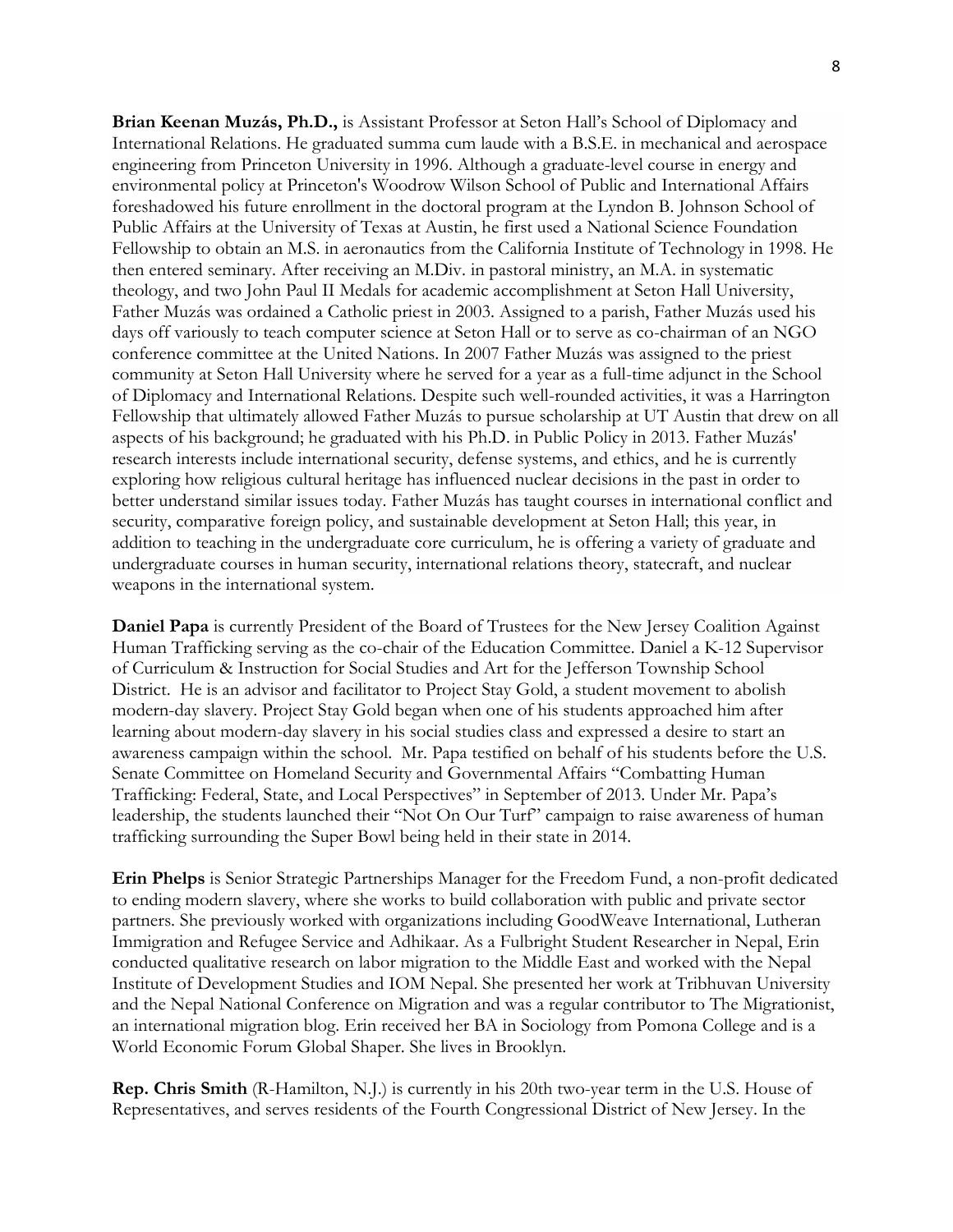116th Congress, Mr. Smith serves as a senior member on the Foreign Affairs Committee, and is Ranking Member of its Africa, Global Health, Global Human Rights and International Organizations Subcommittee. He is the Co-Chair of the Tom Lantos Human Rights Commission, and Ranking Member of the bipartisan House/Senate/White House Congressional-Executive Commission on China (CECC), serving as chairman twice, and also serves as "Special Representative" on Human Trafficking for the OSCE Parliamentary Assembly. Previously, he served as Co-Chair and highest-ranking House member of the bipartisan House/Senate Commission on Security and Cooperation in Europe (CSCE) serving as chairman five times, and served as Chairman of the Veterans Committee (two terms), the Foreign Affairs' Subcommittee on Human Rights and International Operations, and the Subcommittee on Africa. Among other causes, Congressman Smith has long chaired bipartisan congressional caucuses (working groups) on Human Trafficking (14 years, co-founder) and Refugees (14 years). In 2018, after two years of effort, Congressman Smith's Iraq and Syria Genocide Relief and Accountability Act (PL 115-300) (HR 390), to ensure ISIS genocide victims in Iraq and Syria receive humanitarian relief and to hold the perpetrators accountable for their crimes, was enacted into law on Dec. 11. In 2019, his Frederick Douglass Trafficking Victims Prevention and Protection Reauthorization Act (House of Representatives 2200 or HR 2200, now Public Law (PL) 115-425) was signed into law by the President on Jan. 8. The law authorized \$430 million over four years for a comprehensive whole-ofgovernment effort to fight sex and labor trafficking at home and abroad. Rep. Smith is the author of five of America's comprehensive anti-human trafficking laws, including the landmark Trafficking Victims Protection Act of 2000 (PL 106-386), a groundbreaking law designed to prevent modernday slavery, protect victims, and enhance civil and criminal penalties against traffickers. In 2016, Congressman Smith's International Megan's Law to Prevent Child Exploitation and Other Sexual Crimes Through Advance Notification of Traveling Sex Offenders (PL 114-119) (HR 515), was passed by both houses of Congress and enacted into law to protect children in the U.S. and around the world from convicted pedophiles who travel in or out of the United States unbeknownst to law enforcement officials. The law capped an eight-year effort to finally enact international notification legislation that draws on current federal and Megan's Laws in all 50 states that require public notice when a sex offender moves into a U.S. neighborhood. Megan lived in the Fourth Congressional District.

**Courtney Smith, Ph.D.** is Acting Dean and Associate Professor at the Seton Hall University School of Diplomacy and International Relations. Dr. Smith joined the faculty of the School of Diplomacy and International Relations in 1999. He was awarded tenure and promoted to associate professor in 2005, at which time he also became an associate dean of the School. He served as Senior Associate Dean until August 2019 when he was appointed Acting Dean. His areas of study include international organizations, United Nations studies and peace studies. Dr. Smith has interviewed over one hundred United Nations delegates and staff members for his research on the organization and its members. His book, *Politics and Process at the United Nations: The Global Dance*, was published by Lynne Rienner in 2006. Additional research on the organization's political process has been published in the journals *Global Governance*, the *International Journal of Organization Theory and Behavior*, and in the *International Journal of Peace Studies*, as well as in edited volumes with Lexington Books, Edward Elgar Publishers, and SAGE Publications. He has also published on the relationship between the United Nations and its leading member, the United States, in articles for *International Studies Perspectives* and *White House Studies* and in an essay for the United Nations Association of the USA's *A Global Agenda*. Dr. Smith has served as a Faculty Consultant for the Secretariat of the United Nations Year of Dialogue Among Civilizations and as a representative for the School of Diplomacy and International Relation's NGO affiliation with the UN Department of Public